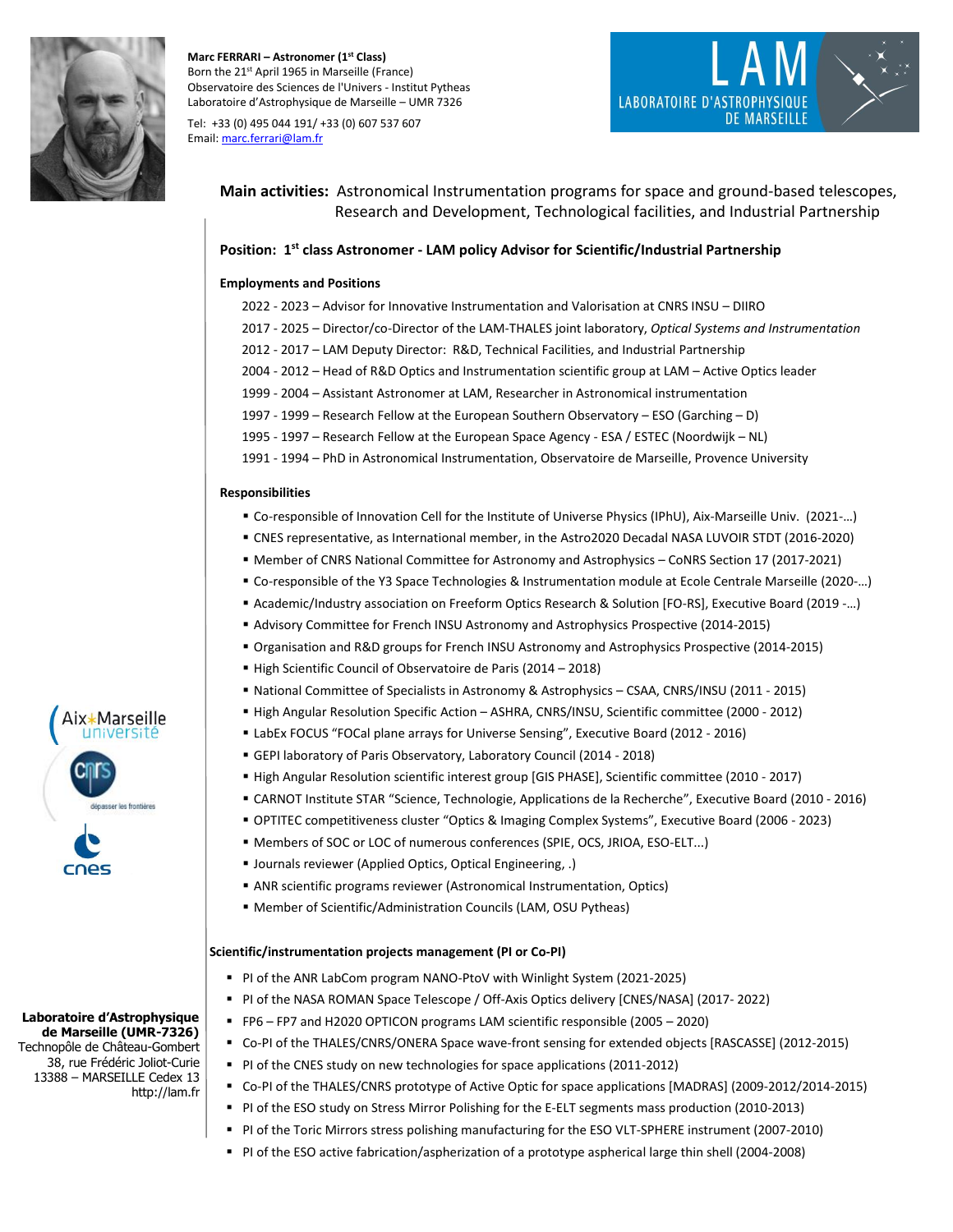**Publications:** <https://orcid.org/0000-0003-2678-7342>

More than 170 papers published in rank A journals (Applied Optics, Optical Engineering) or in SPIE/OSA conferences.

### **Ph. D Thesis Tutoring**

▪ **Emmanuel HUGOT** - Ph. D Grant from PACA Region and Thales-SESO *« Active Optics and Elasticity methods – Application to large aspherical optics fabrication »*  October 2004-October 2007 Directors: G. Lemaître/ M. Ferrari

Emmanuel Hugot, Chargé de Recherche at LAM since 2009, obtained the CNRS Bronze Medal in 2016

- **Manal CHEBBO** Ph.D Grant from ONERA and Region PACA *« Simulation of adaptive optics at very wide field for large and future very large telescopes»* October 2008-October 2012 Directors: M. Ferrari / B. Leroux
- **Marie LASLANDES**  Ph.D Grant from CNES and Thales Alenia Space *« Space Active Optics – Active optics developments for future large space observatories»* October 2009-October 2012 Directors: M. Ferrari / E. Hugot

Marie LASLANDES obtained the Aix-Marseille University Best Ph.D Thesis price, in 2013.

- **Zalpha CHALLITA** Ph. D Grant from PACA Region and Thales-SESO *« Astronomical Optics and Plasticity – Active Free-form mirrors developments »* November 2010-December 2013 Directors: M. Ferrari / E. Hugot Zalpha CHALLITA obtained the L'Oréal / UNESCO « Women in Sciences » price in 2011.
- **Baptiste PAUL** Ph. D Grant from PACA Region and ONERA *« Post-coronographic Wave-front sensing for high contrast imaging »* February 2012-October 2014 Director: M. Ferrari / co-directors: K. Dohlen (LAM)/L. Mugnier (ONERA) Baptiste PAUL obtained the ONERA, Physics branch Best Ph.D Thesis price, in 2014 and the Aix-Marseille University Best Ph.D Thesis price, in 2015.
- **Pierre BOURGET** Ph. D from ESO Paranal engineering team (VAE validation of acquired experience) *« Adaptive mask coronography for high dynamic range imaging and detection »* April 2012-December 2014 Director: M. Ferrari
- **Clément ESCOLLE** Ph.D Grant from CNES and ONERA *«Active systems for applications in space: wave-front sensing on extended objects. »* October 2012-October 2015 Directors: M. Ferrari / V. Michau (ONERA)
- **Wilfried JAHN** Ph.D Grant from Aix-Marseille University and Defense Ministry (DGA) *«Optical complex systems for high angular resolution imaging: focal plane design and detectors curvature. »* October 2014-December 2017 Directors: M. Ferrari / E. Hugot
- **Sabri LEMARED** Ph.D Grant from THALES-SESO *«Stress Mirror Polishing for Large Lightweight Space Mirrors. »* May 2017-October 2020 Directors: M. Ferrari
- **Grégoire HEIN**  Ph.D Grant from Thales-Alenia-Space and Region PACA *«Innovative focal planes design for high angular resolution planetology/Earth observations »* November 2017-November 2020 Director: M. Ferrari
- **Loïc BARBOT** Ph.D Grant (work-study alterning) from Ecole Nationale Supérieure de la Marine (ENSM) *«High-precision stellar and inertial sensor for maritime navigation »* November 2018-November 2023 Director: M. Ferrari
- **Isabelle RACICOT HEIN**  Ph.D Grant from CNRS 80Prime Interdisciplinary program *«Functional exploration of the visual system at the neuronal meso-scale by advanced optical imaging »* November 2019-November 2022 Directors: F. Chavanne (INT), M. Ferrari
- **Agnès VINOY**  Ph.D Grant from AID (Defence Ministry) and SAFRAN-REOSC *« Wide-field space-awarness imaging design using freeform optics »* November 2021- October 2024 Directors: Y. Sortais (IOGS) / M. Ferrari
- **Liu JIAWEI** Ph.D Grant from Chinese Scientific Council (CSC) *« Optimization of optical designs adapted to curve sensors »* December 2021- November 2024 Directors: E. Hugot /M. Ferrari